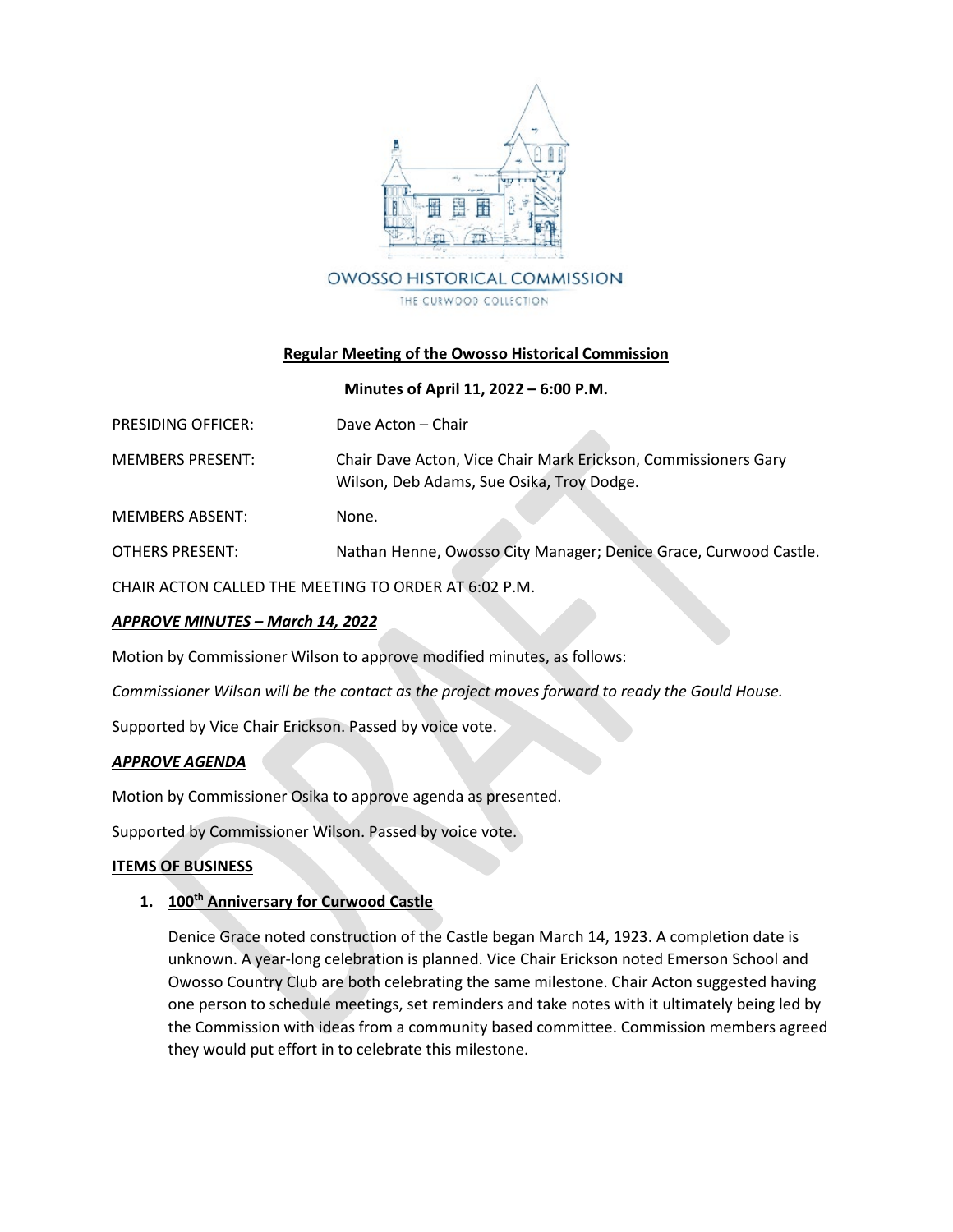- a. Motion by Vice Chair Erickson to nominate Deb Adams to chair a committee on behalf of the Commission and enlist support with the help of Denice Grace to develop a community committee.
- b. Supported by Commissioner Osika.
- c. Passed by voice vote.

Commissioner Osika requested notes from the committee meetings be included with future packets to keep everyone updated. Vice Chair Erickson inquired about rules for how many Commission members could attend a committee meeting without violating Open Meetings Act rules. It was determined 3 members unless they wanted to post it as a public meeting and provide notice. Members could also be a part of subcommittees. Denice Grace has a list of 7-8 community members that may want to be involved. According to bylaws, Chair Acton nominates members to be appointed and forms committees. Vice Chair Erickson expressed interest.

## *FINANCIAL REVIEW AND DISCUSSION*

Henne detailed the financial status of the Commission. Gould House utilities will likely increase now that air conditioning has been installed. There will be some deferred maintenance taking place on the Castle—stucco and interior walls need attention. Gould House exterior painting is a proposed project. Historical sites fund (millage) has been exhausted. The city's Finance Director has asked the commission to revisit the amount that will be used to start an agency fund with the Shiawassee Community Foundation. The rationale for changing the original vote is that this money is an endowment and can't be touched for any other use.

- a. Motion by Vice Chair Erickson to start an agency fund with the Shiawassee Community Foundation for the entirety of the Commission's endowment of \$21,244.04.
- b. Supported by Commissioner Wilson.
- c. Passed by voice vote.

*Castle Financial Report-D. Grace-Castle was closed and has been reopened for one week. The Castle won the Uplift Shiawassee Award for best attraction.*

# *PUBLIC COMMENT PERIOD*

None

# *COMMISSIONER COMMENTS*

Commissioner Adams was in attendance at the meeting with Shiawassee Arts Center regarding use of the Gould House. Chair Acton commented on the volume of items contained in the Gould House. Shiawassee Arts Center has found an alternate location. Commissioner Wilson indicated there was a not a good match of expectations between the two entities. He detailed there are two types of items at the Gould House: archive (printed material) and artifacts; including some large pieces of furniture. He is concerned the church space will not accommodate all the pieces. Chair Acton suggested a bylaw compliance subcommittee led by Commissioner Wilson. The commission needs to revisit the intentions for the Gould House as a venue or a museum.